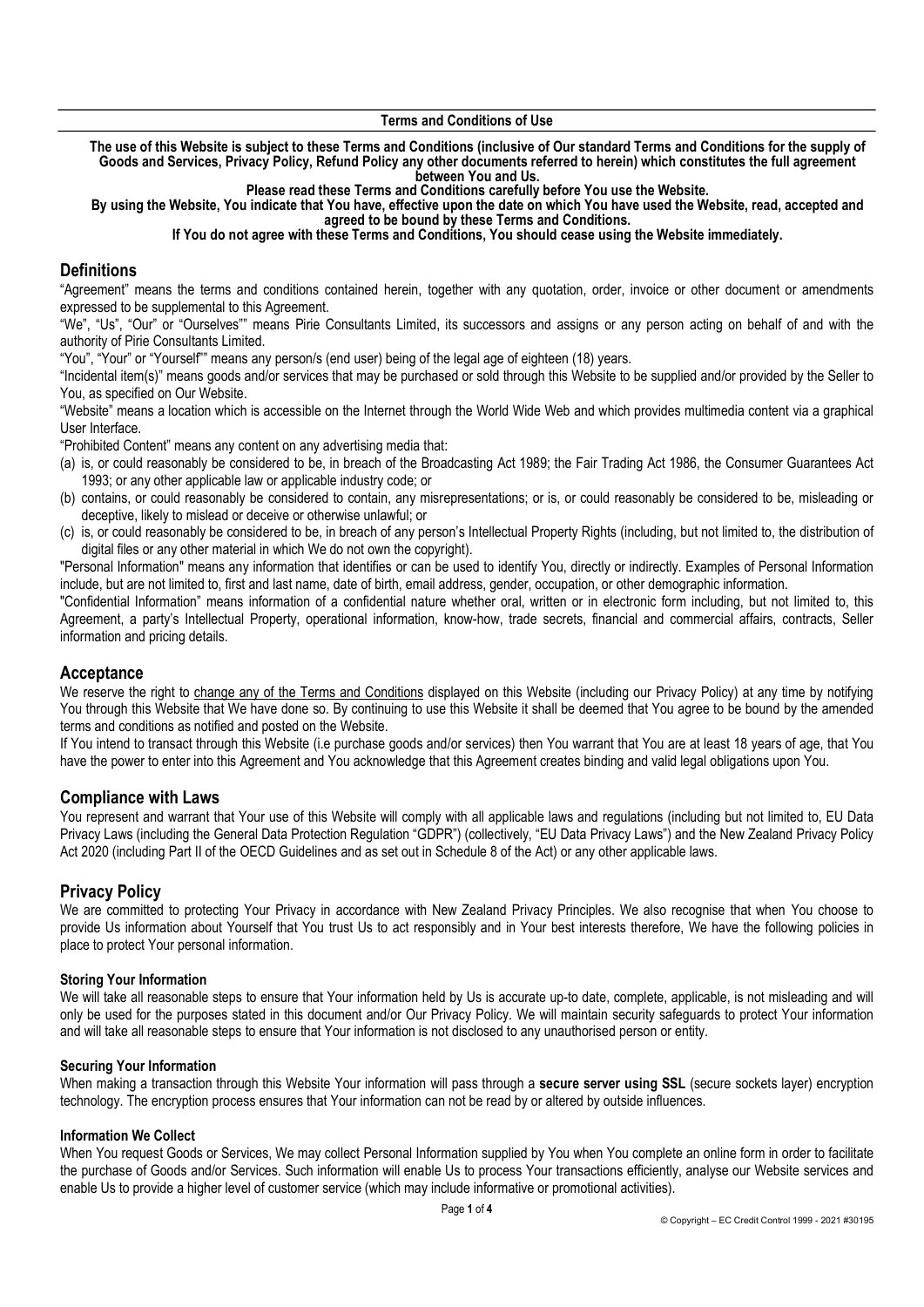We may also collect the following information/tracking data for statistical purposes and to help Us understand how to make Our Website more available and user friendly for You and to measure the success of any advertising activities We may under take:

- (a) Your IP address.
- (b) The date and time of Your visits to Our Website.
- (c) Your clicks and activity on this Website.
- (d) The referring Website if any through which You clicked through to this Website.
- (e) Technical information on Your browser, device and operating systems.

#### Information We Release

We will only release information about You as authorised by Yourself, required by law or where required in order for Us to provide Goods or Services to Yourself e.g to third party suppliers, or delivery companies. Where supplied to such third parties the information provided will only be sufficient for the third party to perform their services and may not be used by them for any other purpose.

We will not release Your information for any purpose which You could reasonably expect us not to release the information.

Except as detailed above We do not share, give, sell, rent, or lease information to third parties and Your Personal Information will only be disclosed to those employees within Our organisation who have a need to know in order to ensure You are provided with information about Our products and Services or to request Goods and Services through this Website.

Under the Privacy Act legislation You can ask to see any information We may hold about You and You also have the right to have any inaccuracies in the same corrected by Us. We will comply with any such requests to the extent required by the Privacy Act legislation within fourteen (14) days of the receipt of Your request. We may ask you to verify your identity in order to help us respond efficiently to your request.

# Other Data Protection Rights

You may have the following data protection rights:

- (a) To access, correct, update or request deletion of Personal Information. We will take all reasonable steps to ensure that the data We collect is reliable for its intended use, accurate, complete and up to date.
- (b) In addition, individuals who are residents of the European Economic Area "EEA" can object to processing of their Personal Information, ask to restrict processing of their Personal Information or request portability of their Personal Information. You can exercise these rights by contacting Us using the contact details provided in the "Questions and Concerns" section below.
- (c) Similarly, if Personal Information is collected or processed on the basis of consent, the data subject can withdraw their consent at any time. Withdrawing Your consent will not affect the lawfulness of any processing We conducted prior to Your withdrawal, nor will it affect processing of Your Personal Information conducted in reliance on lawful processing grounds other than consent.
- (d) The right to complain to a data protection authority about the collection and use of Personal Information. For more information, please contact your local data protection authority. Contact details for data protection authorities in the EEA are available at http://ec.europa.eu/justice/article-29/structure/data-protection-authorities/index\_en.htm.

# Questions & Concerns

If You have any questions or comments, or if You have a concern about the way in which We have handled any privacy matter, please use Our contact form via this Website to send Us a message. You may also contact Us by postal mail or email at:

#### For EEA Residents:

For the purposes of EU data protection legislation, the Privacy Officer is the Data Protection Officer (DPO) of Your Personal Information. Our Data Protection Officer can be contacted at reception@pirieconsultants.co.nz For Non-EEA Residents:

\_\_\_\_\_\_\_\_\_\_\_\_\_\_\_\_\_\_\_\_\_\_\_\_\_ **Attention: Privacy Officer** reception@pirieconsultants.co.nz Postal Address: PO Box 10050 PALMERSTON NORTH 4441

## Cookies

We and Our partners may use various technologies to collect and store information when You use this Website, and this may include using cookies and similar tracking technologies, such as pixels and web beacons. These web beacons track certain behavior such as whether the email sent through the Website was delivered and opened and whether links within the email were clicked. They also allow Us to collect information such as the recipient's: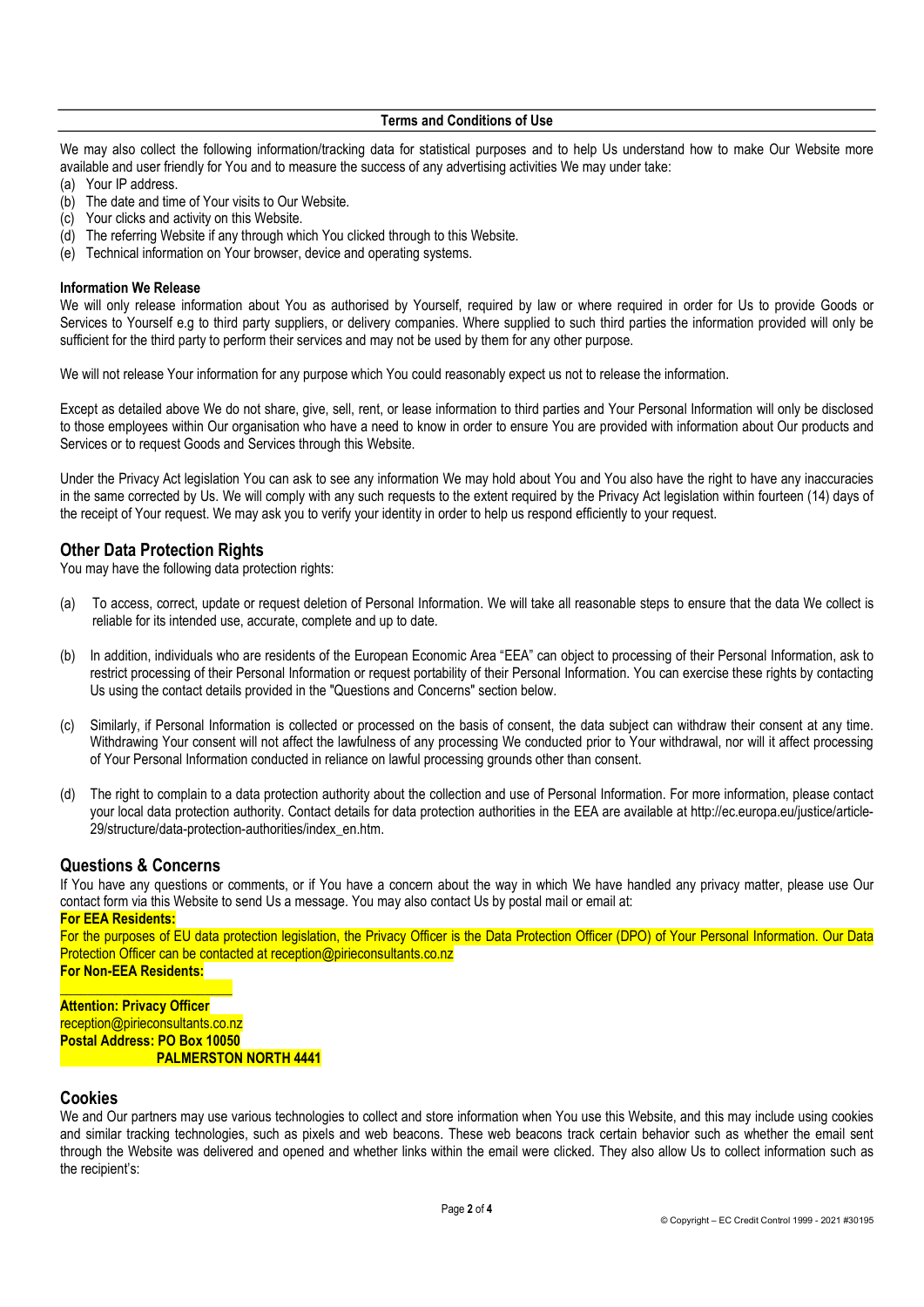- IP address, browser, email client type and other similar details;
- Tracking Website usage and traffic;
- Reports are available to Us when We send email to You, so We may collect and review that information.

These cookies do not read Your hard drive but may be stored on Your hard drive to enable Our Website to recognise You when You return to the same.

## Mailing Lists

If at any time You are on a mailing list of Ours then You may request to be removed from the same and We will comply with Your request if there is no unsubscribe button provided then please contact Us with Your request using the "Contact Us" section of this Website.

## Returns, Damaged or Defective Goods

Our policy in relation to Returns, Damaged or Defective Goods shall be as specified in Our standard Terms and Conditions for the supply of Goods and Services. We shall not accept returns for change of mind or if You make a wrong decision unless due to our negligence or incorrect information supplied by Ourselves.

## Copyright and Trademarks

The contents of this Website are at all times the copyright or trademark property of either Ourselves, Our suppliers or linked third parties and You may not distribute, reproduce, display, publish any trademark or other content of this Website for any purpose whatsoever without the prior written approval of Us, Our suppliers or linked third parties (each as applicable). Furthermore You agree to indemnify Us against any claims, costs, damages or losses incurred by Us should You fail to comply with this clause.

## Advertisers and Linked Sites

The display on Our Website of any advertiser or the provision of a link to third party Websites does not constitute Our endorsement of either the advertiser or third party provider or any of their Website content or business practices. As We do not have any control of the content of any third party Websites, access to such Websites is at Your sole risk and We recommend that You thoroughly review the terms and conditions of use and the Privacy policies of any third party Website immediately once You access such a Website.

We shall accept no liability in regards to any dealings, promotions or activities between Yourself and advertisers or third party providers.

## Specifications and Information

Specifications and information provided on this Website are given in good faith based on Our knowledge, experience, or information provided to Us by manufacturers and/or suppliers, or derived from sources believed to be accurate at the time the information is received by Us, therefore it is recommended if You have any concerns as to the suitability of Goods or Services provided through this Website in respect of the use of the Goods or Services or their suitability for a particular use that You contact Us or seek external professional opinion.

You acknowledge and accept that colours of items displayed on the Website may not reflect the true and actual colour of such items as this may be affected by external influences such as the quality of images supplied to Us for use, or the quality, age or settings on Your monitor. If colour is a major factor in Your decision making We recommend You contact Us before purchase.

## On-Line Ordering

Display on this Website does not guarantee the availability of any particular Good(s) therefore all orders placed through this Website shall be subject to confirmation of acceptance by Us. Orders for Services shall be subject to confirmation of suitable timeframes between You and Ourselves for provision of the Services.

## Continuous Service

Due to the inherent nature of Websites We cannot guarantee uninterrupted or continuous availability of this Website and You accept that the Website may also be unavailable from time to time for maintenance or scheduled upgrades. Where able We shall give You advanced warning of the same. We shall accept no liability in relation to Website downtime whether scheduled or otherwise.

## Termination of Use

These terms and Your access to Our Website may be terminated by Us (at Our sole discretion) at any time without notice or any requirement to give You a reason why. In the event of termination under this clause We shall have no liability to You whatsoever (including for any consequential or direct loss You may suffer).

## **Jurisdiction**

This Website (excluding any linked third party sites) is controlled by Us from Our principal business premises in New Zealand. Our servers are located in New Zealand, so Your information may be transferred to, stored, or processed in New Zealand. It can be accessed from countries around the world to the extent permitted by the Website. As each country has laws that may differ from New Zealand, by accessing this Website, You agree